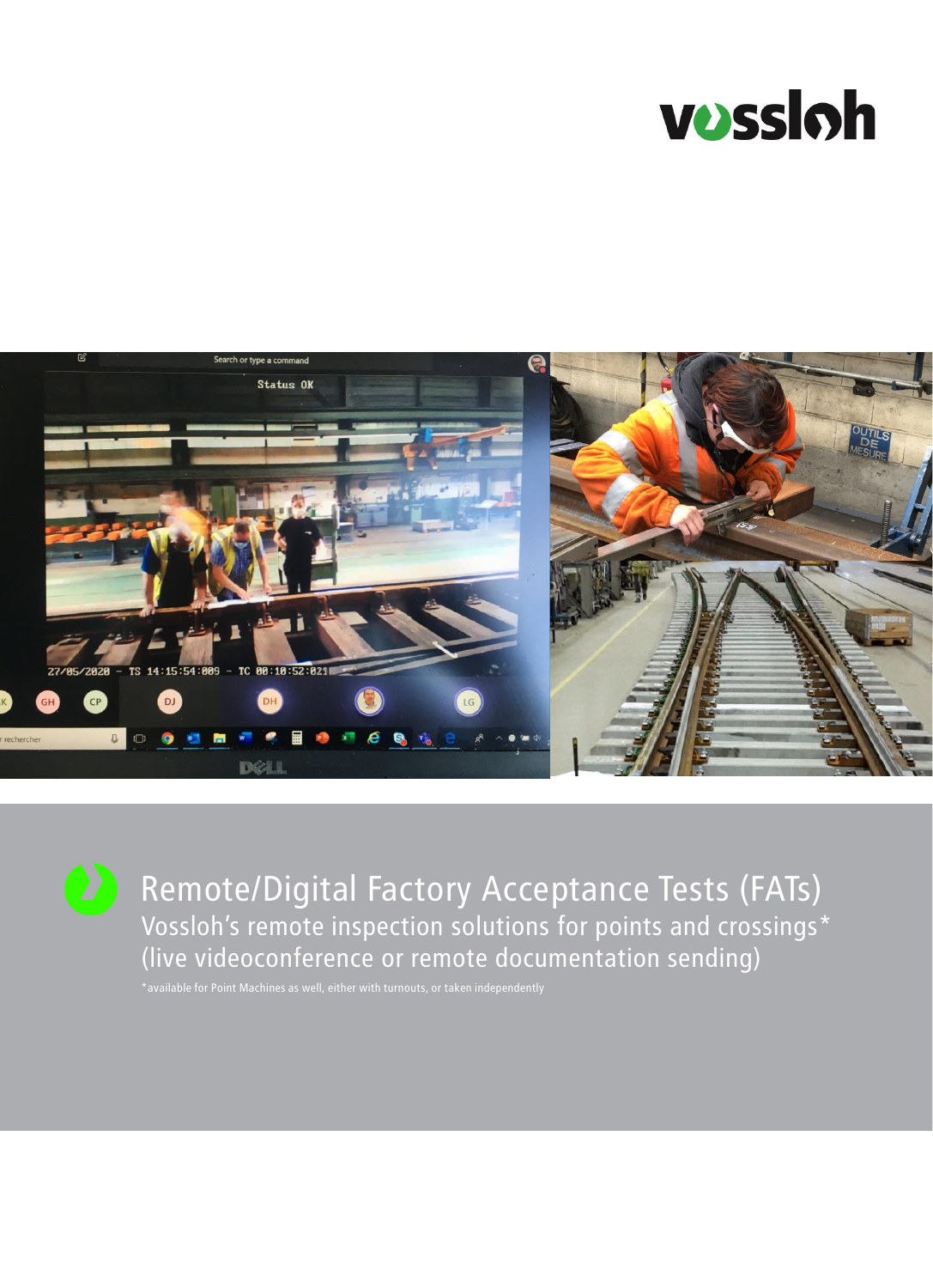# Live Remote Inspections



CAMERA FOR REMOTE VALIDATION VIA VIDEOCONFERENCE

- $\blacksquare$  The site operator wears glasses with an onboard camera that transmits live, using an integrated microphone and headset that allow real-time communication with the customer remotely
- **An interactive tablet is used to share** the information sent by the glasses to the customer
- **The connection between the operator** and the customer is made through a videoconference



## > **References:**

France, Belgium, India, Hong Kong…

#### Just like the customer is directly on site

In real time, the customer follows the factory acceptance procedure for switches and crossings, interacting directly or through a third party throughout the auditing process.



## Applications

- **.** Inspection, Monitoring and Validation of Switches and Crossings, Point Machines, and Associated Equipment
- Remote Maintenance and Technical Support
- Distance Learning and Training



## **ADVANTAGES**

- ► Remote digital inspection (webcam and microphone on glasses + videoconference) for validation in real conditions
- ► Customer and operator interactivity
- ► Monitoring with measurements and real-time images
- ► Saves time and reduces operating costs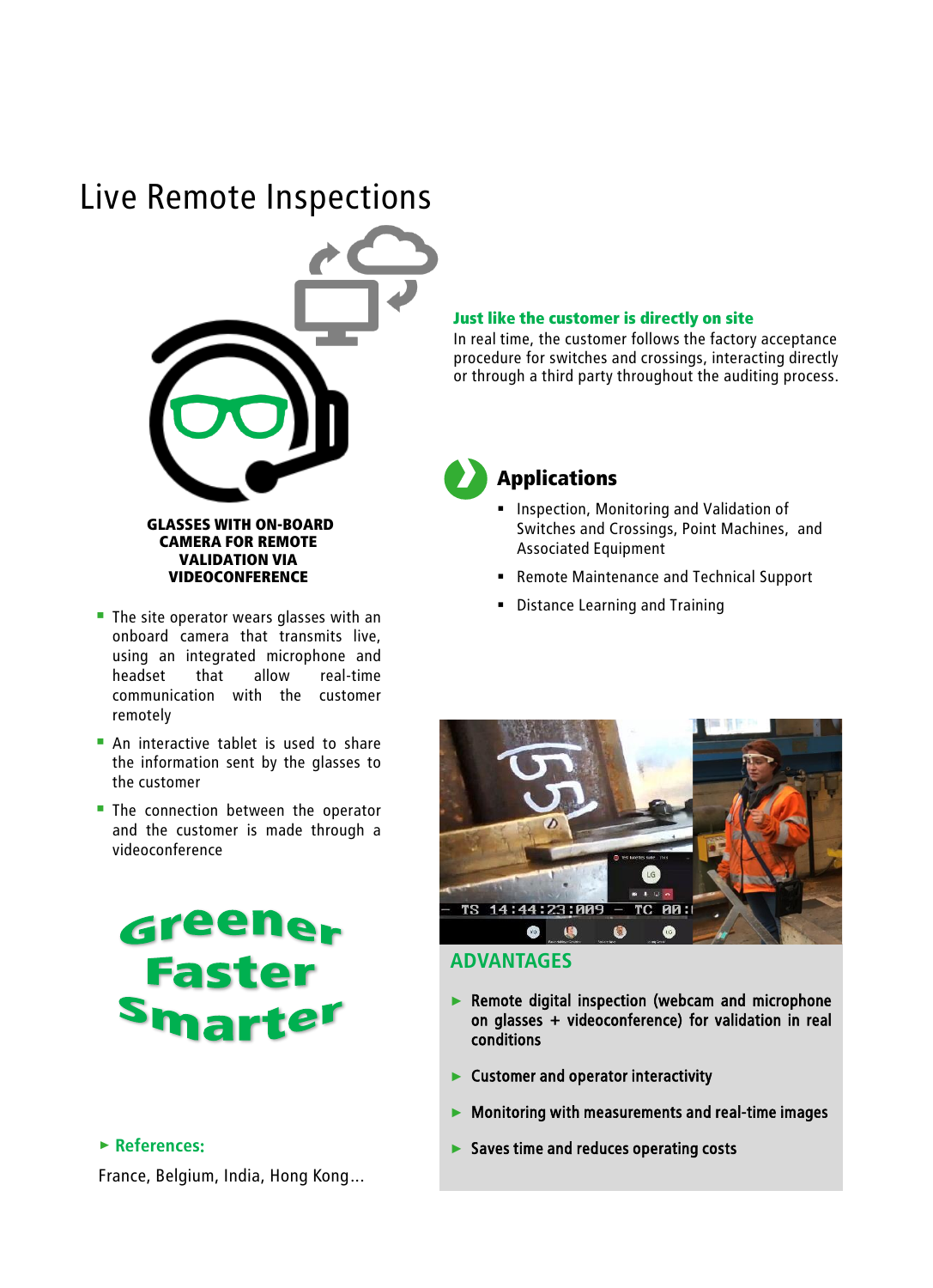# Remote Inspections



WE ARE ABLE TO OFFER REMOTE/DIGITAL FATs TO ALL CUSTOMERS

- **· Video footage of the turnout is** supplied demonstrating switch operation and any specific requests from the customer
- Additional photographs of the turnout is supplied covering all key areas along with any specific requests from the customer
- **E** Any additional customer documentation can also be completed

| <b>CUSTOMER INSPECTION</b><br><b>DOCUMENT</b> |  |
|-----------------------------------------------|--|
|-----------------------------------------------|--|

### The standard Vossloh inspection document is provided on the FAT date







## Documentation

- Checklists proving that the turnout has been built according to customer specifications + Drawings of the turnout
- Material list, Delivery specifications



## ADDITIONAL FEATURE

► A Facetime/Digital call can also be offered to allow a walkaround of the turnout to be conducted in real time along any questions discussed

## > **References**

Great-Britain, Sweden, Norway…